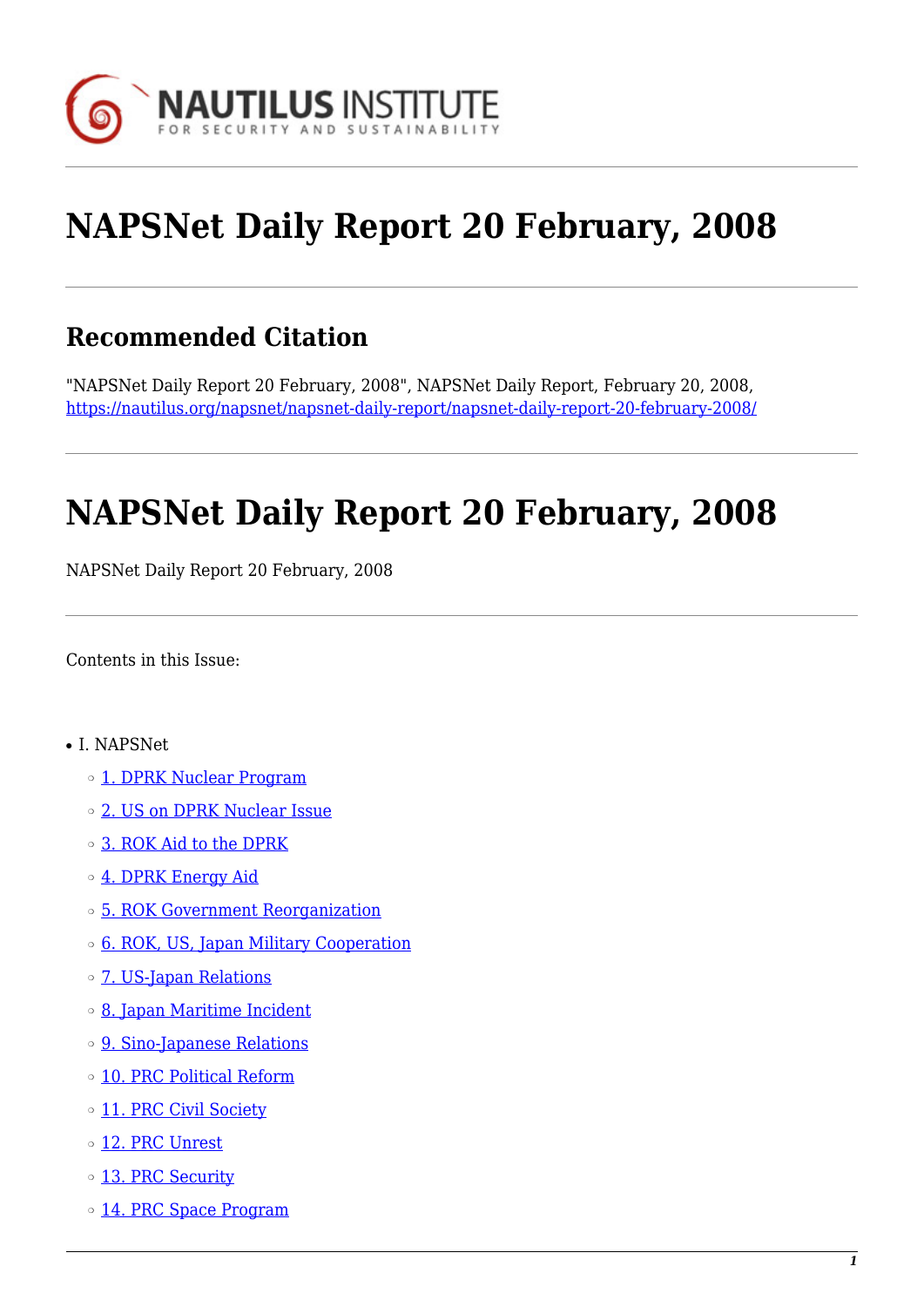o [15. PRC Energy Supply](#page-5-2)

- II. ROK Report
	- o [16. ROK Policy Toward DPRK](#page-6-0)
	- ❍ [17. Inter-Korean Economic Cooperation](#page-6-1)
	- ❍ [18. Korean Reunification](#page-6-2)

[Preceding NAPSNet Report](https://nautilus.org/mailing-lists/napsnet/dr/2008-2/napsnet-daily-report-19-february-2008/)

### **I. NAPSNet**

### <span id="page-1-0"></span>**1. DPRK Nuclear Program**

Associated Press (Burt Herman, "US, NORTH KOREAN ENVOYS IN BEIJING TALKS", Seoul, 2008/02/20) reported that US Assistant Secretary of State Christopher Hill denied that nuclear talks were at a stalemate Wednesday. During talks in Beijing, DPRK nuclear envoy Kim Kye Gwan "wanted to make very clear that they are not at present having any nuclear cooperation with any other country and they will not in the future have any nuclear cooperation with any other country," Hill said. "We had a discussion about what we think needs to be included in that. I think they understand our point of view, but we won't have a complete and correct declaration until we have a complete and correct declaration," Hill said.

#### <span id="page-1-1"></span>[\(return to top\)](#page-0-0)

# **2. US on DPRK Nuclear Issue**

Yonhap (Lee Chi-dong, "U.S. NUKE ENVOY RULES OUT POSSIBILITY OF PHASED DECLARATION ", Incheon, 2008/02/19) reported that the United States will never show flexibility or leniency when receiving the list of the DPRK's nuclear arsenal, Washington's top nuclear envoy said, rebuffing several media reports that the US may step back a bit on the issue to kick-start the stalled denuclearization process. "We are not talking about breaking apart the declaration," Christopher Hill told reporters upon arriving at the international airport here. "I keep hearing about that. But it is not coming from inside the process."

Korea Herald ("US '09 BUDGET FOR NK SHIFTS TO DENUCLEARIZATION", 2008/02/19) reported that the US budget for DPRK-related funds in fiscal year (FY) 2009 is spread out between the energy and state departments with a shift away from democratization assistance to nuclear disarmament, according to Yonhap News Agency. The budget proposed earlier this month, and to start in October this year, includes the Energy Department's request for \$140.5 million for Nonproliferation and International Security (NIS) which covers the Next Generation Safeguards Initiative. This program is specifically aimed at disabling, dismantling and verifying the DPRK's nuclear program and at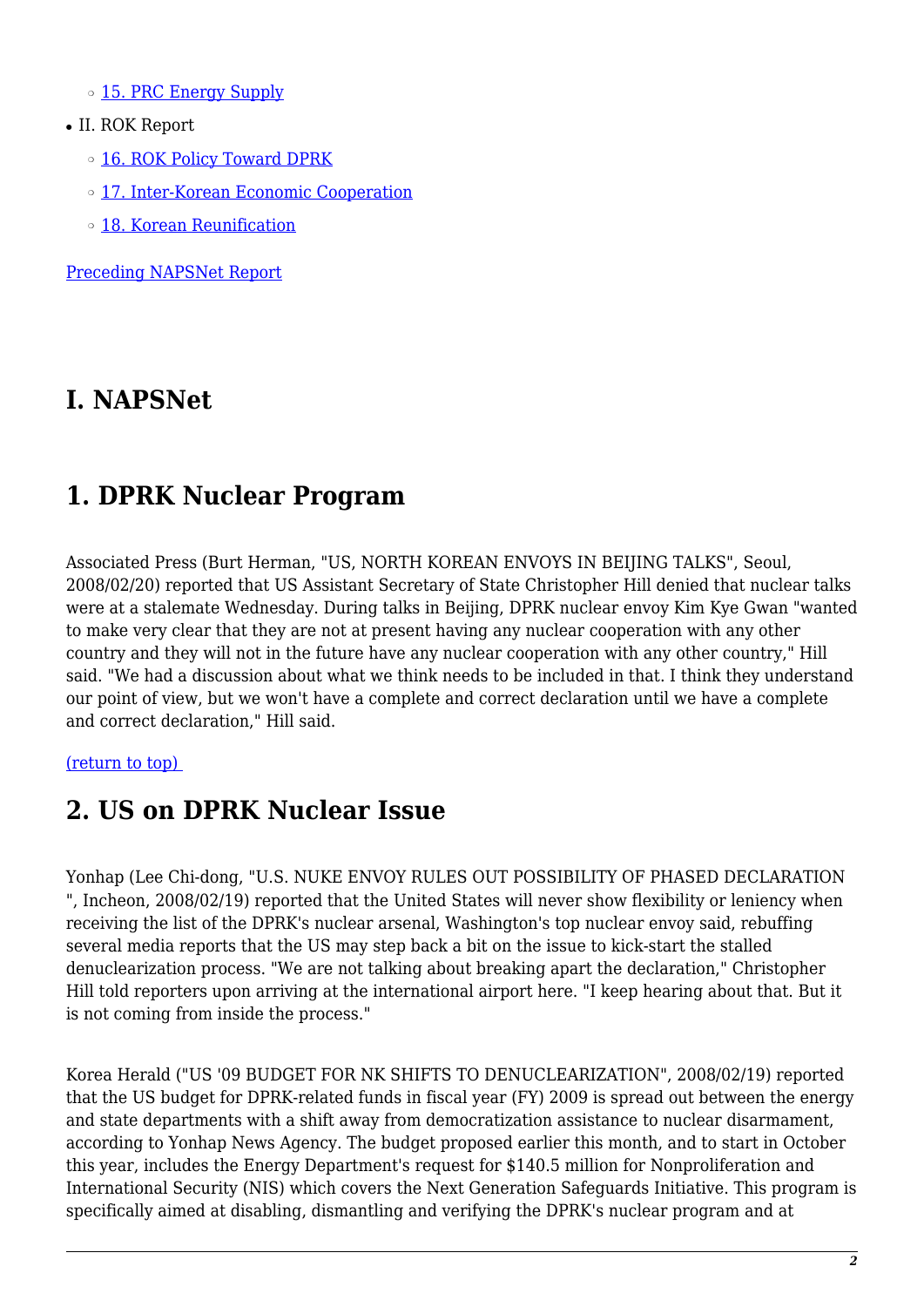stopping spread of weapons of mass destruction. "Another priority in FY 2009 is disablement, dismantlement, and verification of nuclear programs in North Korea," the department's budget request says.

<span id="page-2-0"></span>[\(return to top\)](#page-0-0) 

# **3. ROK Aid to the DPRK**

Yonhap (Shim Sun-ah, "S. KOREA TO SEND SECOND BATCH OF STEEL PLATES TO N.K.", Seoul, 2008/02/19) reported that the ROK will begin providing the second shipment of steel plates promised to the DPRK under a six-party nuclear deal this weekend, the Unification Ministry said Tuesday. A ship carrying 2,830 tons of steel plates worth 2.2 billion won (US\$2.3 million) will leave the southeastern port of Pohang for Nampo on the DPRK's west coast on Friday, the ministry said. The ROK provided 5,017 tons of steel plates in the first batch of energy aid on Dec. 22 and is now taking steps to provide an additional 24,710 tons in the first half of this year, according to the ministry.

<span id="page-2-1"></span>[\(return to top\)](#page-0-0) 

# **4. DPRK Energy Aid**

Yonhap ("KOREAS, CHINA TO DISCUSS ENERGY ASSISTANCE FOR PYONGYANG", Seoul, 2008/02/19) reported that the two Koreas and the PRC will hold working-level talks later this week in the northeastern PRC city of Shenyang to discuss the provision of energy assistance to the DPRK under an aid-for-disarmament deal signed early last year, the Foreign Ministry said. The meeting on Thursday and Friday comes despite the protracted stalemate over Pyongyang's agreed-upon declaration of its nuclear stockpile. "In this round of consultations, the three nations plan to discuss the implementation of non-heavy fuel aid and the future schedule of such provision," ministry spokesman Cho Hee-yong said.

#### <span id="page-2-2"></span>[\(return to top\)](#page-0-0)

# **5. ROK Government Reorganization**

Associated Press (Jae-soon Chang, "SKOREA TO KEEP NKOREA-FOCUSED MINISTRY", Seoul, 2008/02/20) reported that the incoming ROK government agreed Wednesday to maintain the the Unification Ministry. President-elect Lee Myung-bak is expected to name Nam Joo-hong, a university professor, as Unification Minister. Nam has written books heavily critical of reconciliation with the DPRK, including one titled, "There is No Unification," and criticized the two summit meetings.

<span id="page-2-3"></span>[\(return to top\)](#page-0-0) 

# **6. ROK, US, Japan Military Cooperation**

Joongang Ilbo (Kim Min-seok, "MILITARIES OF JAPAN, U.S. AND KOREA TO COOPERATE", 2008/02/19) reported that in the first declaration of its kind, defense officials and experts from the ROK, Japan and the United States agreed yesterday to mobilize their militaries, when necessary, to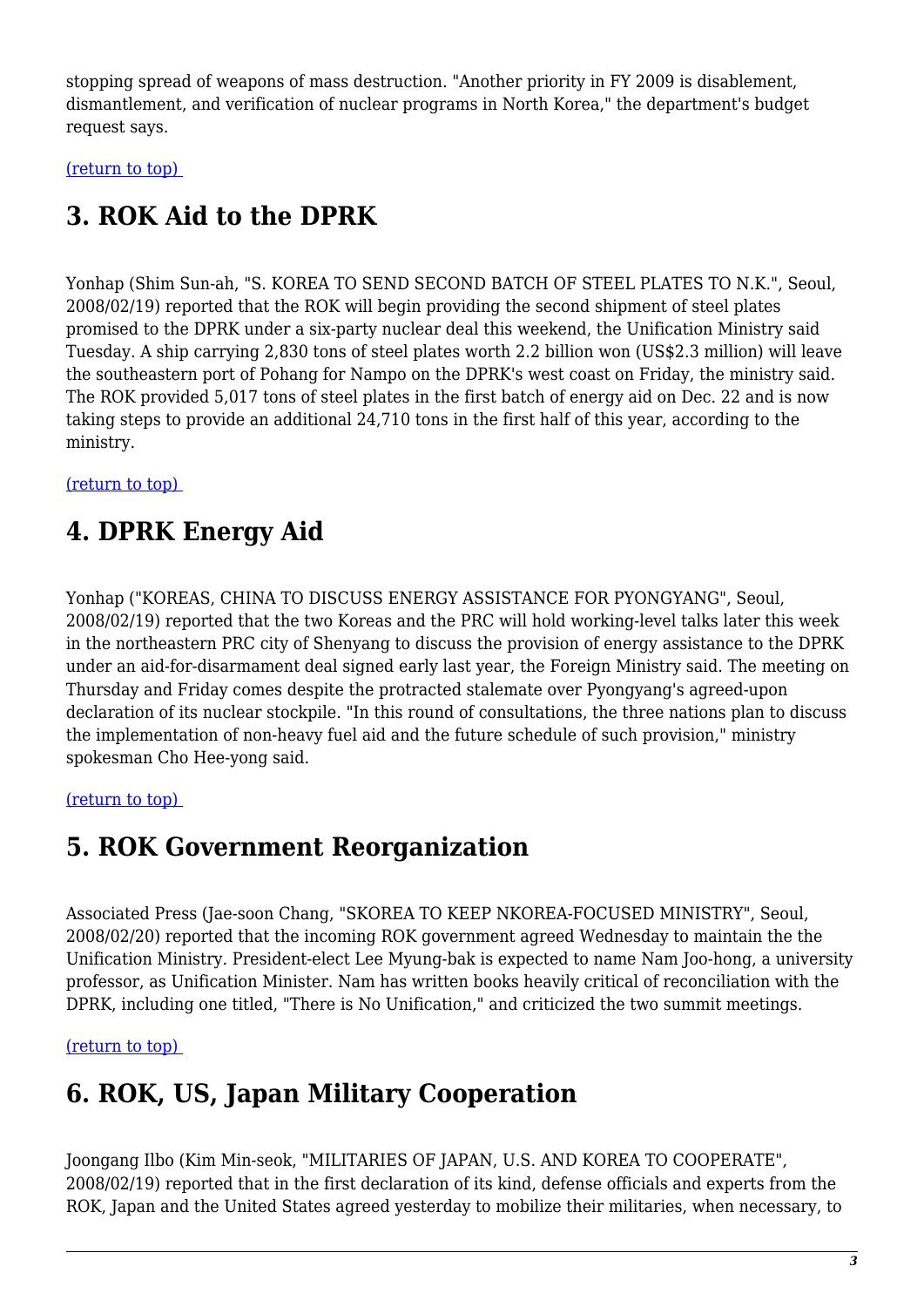handle non-security related incidents such as rescue missions. Experts said the measure will reinforce trilateral cooperation among the militaries. The three nations agreed that preventing and coping with transnational disasters or accidents will be the main role of the military in the 21st century. Seoul, Tokyo and Washington agreed to jointly formulate plans to counter bird flu and deal with other disasters. Military activities to counter terrorism and drug trafficking were excluded, however.

<span id="page-3-0"></span>[\(return to top\)](#page-0-0) 

# **7. US-Japan Relations**

Agence France-Presse ("US TROOPS IN JAPAN TO GET TRAINING AFTER TROUBLING INCIDENTS", Tokyo, 2008/02/19) reported that the US military said it would hold a "day of reflection" for troops in Japan after a series of incidents including an alleged rape that has led to new tension between the countries. All units in Japan will take part in the day to teach them "professionalism and core military values," the US Forces in Japan said in a statement. It said the day was part of the US authorities' response to the "unacceptable" conduct of US soldiers in the country.

Kyodo ("ANOTHER MARINE HELD BY U.S. AUTHORITIES, UPROAR IN JAPAN CONTINUES", Naha, 2008/02/19) reported that another US Marine is suspected of committing a crime in Okinawa Prefecture as Japan is stepping up calls for the US to toughen discipline on its military personnel stationed there, Japanese investigative sources said. U.S. military authorities have detained the Marine in his 20s who is suspected of counterfeiting dozens of \$20 notes and passing some of them in Okinawa, the sources said. Meanwhile, the municipal assembly in Nago in the central part of the main Okinawa island, where the Marine Corps' Camp Schwab is located, will adopt two resolutions protesting the alleged rape of a Japanese junior high school girl by a 38-year-old Marine staff sergeant and the alleged trespassing into a private residence by another Marine.

Associated Press (Joseph Coleman, "US MILITARY IMPOSES CURBS IN JAPAN", Tokyo, 2008/02/20) reported that the US miltiary on Wednesday restricted troops, civilian employees and their families in Japan to bases, workplaces or off-base homes. The restrictions went beyond a midnight curfew already in place for enlisted Marines on Okinawa. "This period of reflection will allow commanders and all service members an opportunity to further review procedures and orders that govern the discipline and conduct of all U.S. service members serving in Okinawa," the U.S. military said in a statement.

#### <span id="page-3-1"></span>[\(return to top\)](#page-0-0)

### **8. Japan Maritime Incident**

Mainichi Shimbun ("MSDF DESTROYER SMASHES FISHING BOAT IN HALF, FATHER AND SON ANGLERS MISSING", Minamiboso, 2008/02/19) reported that a Maritime Self-Defense Force (MSDF) destroyer collided with a fishing boat off the coast of Chiba early Tuesday, splitting the fishing boat in two and leaving a father and his son missing, officials said. The 7,700-ton MSDF Atago destroyer collided with the Seitokumaru tuna trawler about 40 kilometers south-southwest of Nojimazaki Cape in Minamiboso. The hull of the 7.3-ton fishing boat was smashed in two, and two people on board the vessel, identified as 58-year-old Haruo Kichisei and his 23-year-old son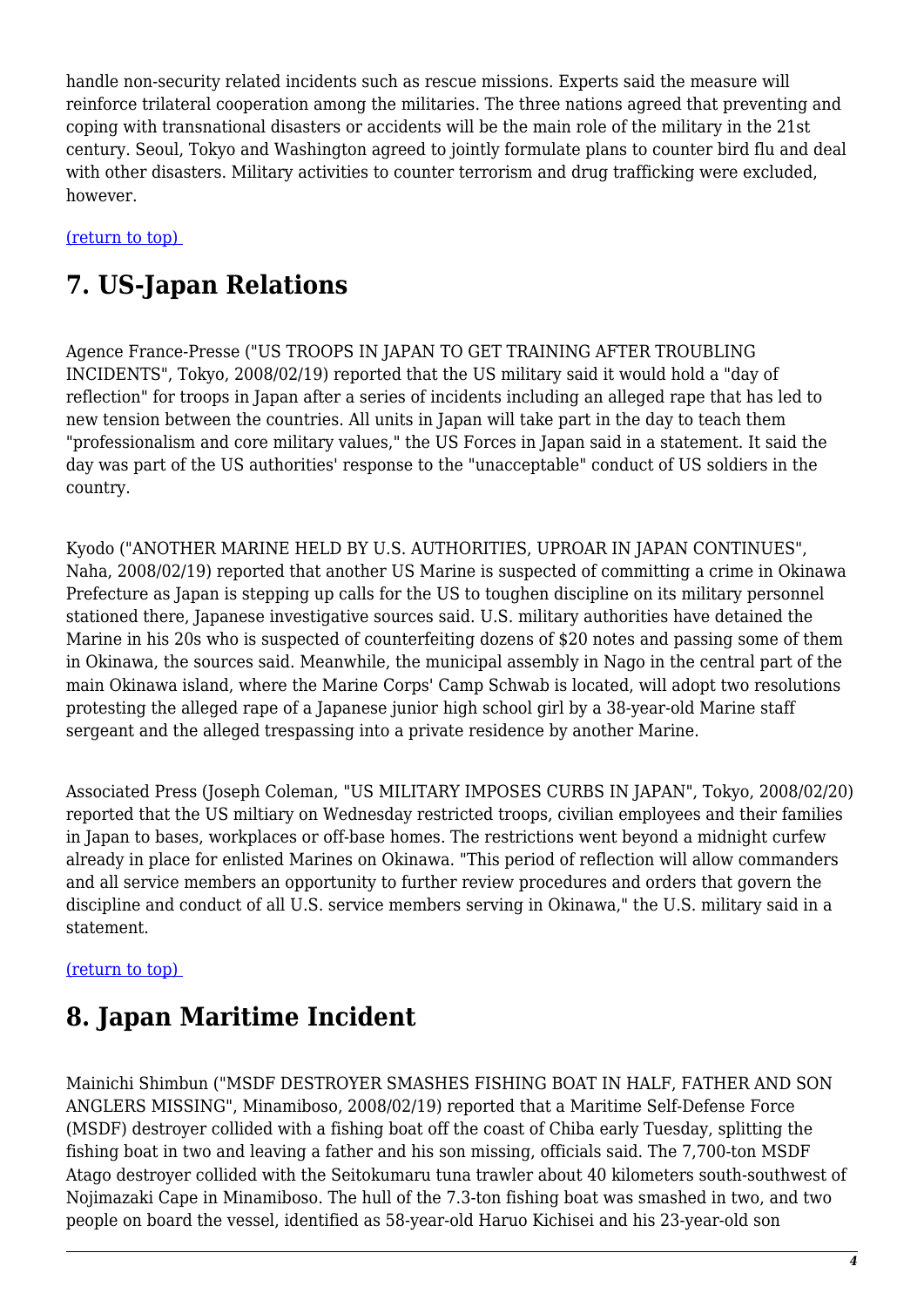Tetsuhiro, are missing.

#### <span id="page-4-0"></span>[\(return to top\)](#page-0-0)

## **9. Sino-Japanese Relations**

Kyodo ("JAPAN, CHINA TO HOLD VICE MINISTERIAL TALKS ON GAS, DUMPLINGS", Tokyo, 2008/02/19) reported that Japan and the PRC will hold vice foreign ministerial talks in Beijing on Friday and Saturday to seek common ground on a longstanding territorial dispute ahead of a historic visit to Japan by PRC President Hu Jintao slated for this spring, Japanese government sources said. Japanese Vice Foreign Minister Mitoji Yabunaka and his PRC counterpart Wang Yi are also expected to discuss at their ''comprehensive policy dialogue'' the recent food poisoning involving tainted PRCmade frozen meat dumplings, the sources said.

<span id="page-4-1"></span>[\(return to top\)](#page-0-0) 

### **10. PRC Political Reform**

Reuters (Chris Buckley, "ELITE CHINA THINK-TANK ISSUES POLITICAL REFORM BLUEPRINT", Beijing, 2008/02/19) reported that the PRC risks dangerous instability unless it embraces democratic reforms to limit the power of the ruling Communist Party, foster competitive voting and rein in censors, the Party's top think-tank has warned in a new report. The "comprehensive political system reform plan" by scholars at the Central Party School in Beijing argues for steady liberalization that its authors say can build a "modern civil society" by 2020 and "mature democracy and rule of law" in later decades. The cost of delaying this course could be economic disarray and worsening corruption and public discontent, they write in "Storming the Fortress: A Research Report on China's Political System Reform after the 17th Party Congress".

<span id="page-4-2"></span>[\(return to top\)](#page-0-0) 

# **11. PRC Civil Society**

Economic Observer Online (Wang Biqiang, "A TAXING TIME FOR CHINA'S NON-PROFITS", 2008/02/19) reported that to contribute 250 million yuan to the state treasury, or to invest in 1,000 elementary schools in the countryside? The newly implemented Enterprise Income Tax Law has chosen the former. According to the Law, which took effect on January 1, 2008, non-profit organizations must pay a 25% tax on their operating income (income derived from investments), adding huge financial pressure to those domestic groups working on *minjian* or "civil society" issues in the PRC. As the major backers for domestic charity work, public-interest foundations would be hardest hit by the new law. Sources from the National Committee of the Chinese People's Political Consultative Conference (CPPCC) revealed that suggestions to abolish taxes on non-profit fund's operational income would be made to the National People's Congress and CPPCC in March. Meanwhile, sources close to the State Administration of Taxation said the issue was under study and related policies might be released in the future.

<span id="page-4-3"></span>[\(return to top\)](#page-0-0)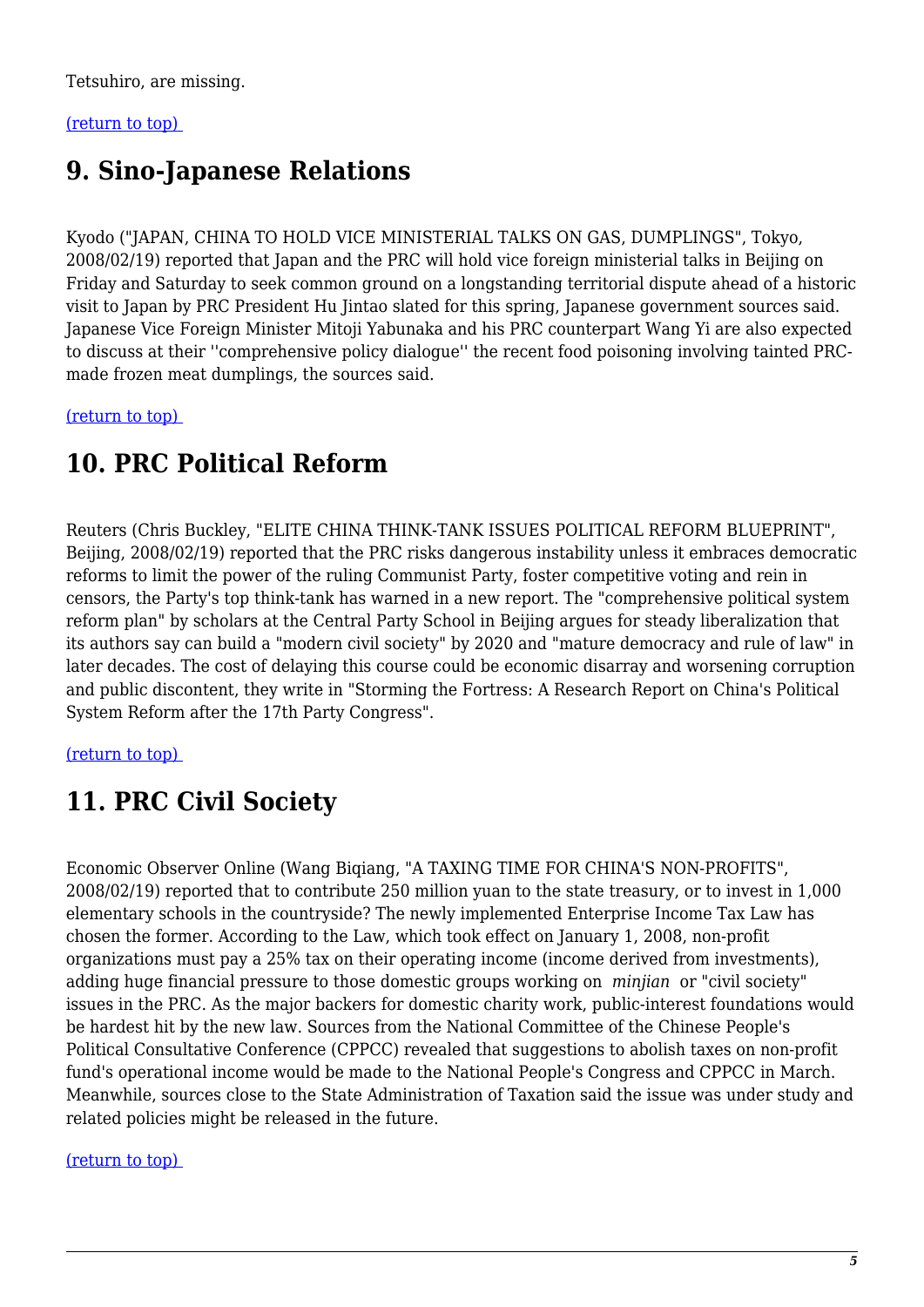# **12. PRC Unrest**

The Associated Press (Henry Sanderson, "CHINA LAND RIGHTS ACTIVIST GOES ON TRIAL", Beijing, 2008/02/19) reported that a PRC land rights activist went on trial for subversion Tuesday for protesting the Beijing Olympics in a case highlighting the PRC's efforts to clamp down on dissent before the Summer Games. Yang Chunlin, a laid-off factory worker, became involved with farmers outside Jiamusi demanding redress for farmland taken from them by officials for development. He gathered 10,000 signatures for an open letter demanding land rights for farmers. To rally support, he posted the letter on the Internet with the title: "We want human rights, not the Olympics." Yang's case is among the most highly charged before the August Games, challenging the Communist government's ambitions to use the Olympics to boost its legitimacy.

<span id="page-5-0"></span>[\(return to top\)](#page-0-0) 

### **13. PRC Security**

Reuters (Mark Trevelyan and Ingrid Melander, "SEPARATISTS PLOT OLYMPIC ATTACKS: CHINESE OFFICIAL", Brussels, 2008/02/19) reported that militants in northwestern PRC are plotting attacks on the Beijing Olympic Games, a PRC official said on Tuesday, a day after the PRC released news of a major counter-terrorist operation in the region last month. Foreign ministry official Niu Qingbao said "Eastern Turkestan terrorists" had in the past planned attacks on PRC institutions overseas as well as engaging in militant activity inside the country. "More recently, they are still plotting terrorist attacks on the 2008 Beijing Olympic Games," Niu told a security conference hosted by the EastWest Institute, an international think-tank.

<span id="page-5-1"></span>[\(return to top\)](#page-0-0) 

### **14. PRC Space Program**

Xinhua ("CHINA TO LAUNCH 10 SATELLITES IN 2008 ", Beijing, 2008/02/19) reported that the PRC plans 10 space launches this year including the Shenzhou VII spaceship, according to a scientist from the PRC's top space program research institute. The 10 launches include two environmental satellites, a meteorological satellite and a communications satellite for Venezuela, according to Yang Baohua, head of the China Academy of Space Technology. The launch of Shenzhou VII this year will spacewalk by taikonauts and lay the foundation work for the PRC's space station construction.

#### <span id="page-5-2"></span>[\(return to top\)](#page-0-0)

### **15. PRC Energy Supply**

The Financial Times (Robin Kwong , "HONG KONG TARGETS POWER SUPPLY", Hong Kong, 2008/02/19) reported that Hong Kong's environment secretary has warned the city's power companies to reduce emissions of sulphur dioxide, a big source of air pollution, by a substantial amount within two years. "Contrary to the common belief that we are producing power in a cleaner fashion, as of today that is not the case," Edward Yau told the Financial Times as he prepared to impose stringent emission regulations. As part of the proposal, Mr Yau will lower the cap for sulphur dioxide emissions by Hong Kong power companies to 25,000 tonnes in 2010. Power generation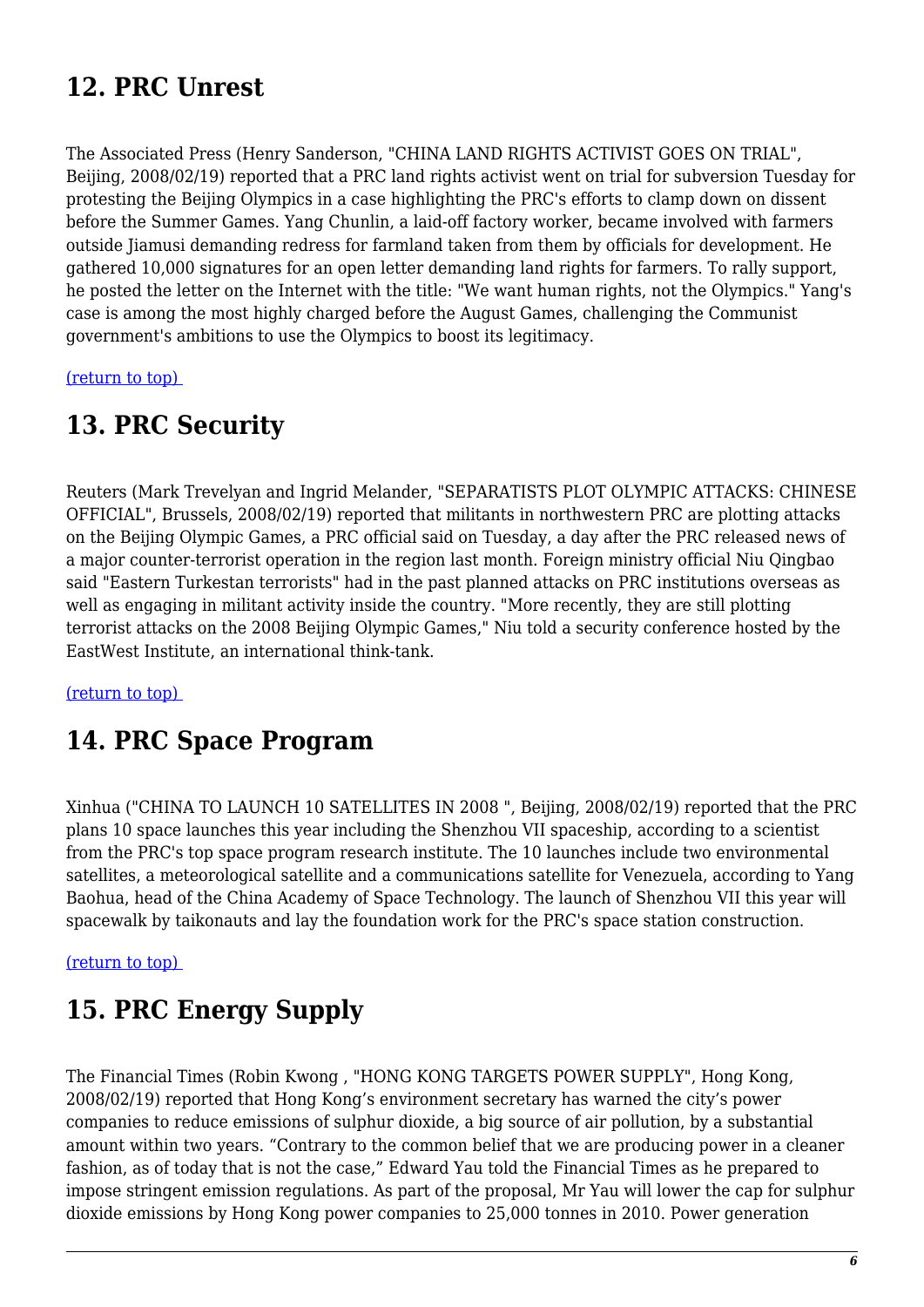accounts for nearly 90 per cent of sulphur dioxide emissions in the city; in 2006 the power groups pushed out 65,000 tonnes of the gas.

[\(return to top\)](#page-0-0) 

### **II. ROK Report**

## <span id="page-6-0"></span>**16. ROK Policy Toward DPRK**

Pressian ("'LEE MYUNG-BAK REGIME'S POLICY TOWARD DPRK IS NOT EVEN PRAGMATISM' ", 2008/02/20 19:00:00 GMT+0) reported that at the Korean Association of Academic Societies Forum, Lee Myung-bak's foreign affairs and national security policies were criticized. Participants said that although President-elect Lee has repeatedly accentuated "the pragmatist principles," the foreign affairs and national security policies actually stem from animosity towards the DPRK on an idealogical level, and that if the standards are decided through "don't-ask-me logic," his policies would be no greater than a return to outdated unification theories.

<span id="page-6-1"></span>[\(return to top\)](#page-0-0) 

### **17. Inter-Korean Economic Cooperation**

Yonhap News ("THE FULFILMENT OF 2007 ROK-DPRK SUMMIT DECLARATION PASSED TO THE NEW ADMINISTRATION", 2008/02/20) wrote that two-thirds of the ROK-DPRK meetings and investigations arranged in January and February for fulfillment of 2007 ROK-DPRK summit talks have yet to progress, and have been passed on to the new administration. It seems that the DPRK has restrained from giving coercion to the new administration on the basis of showing the least appreciation until it knows the detailed stance of the new administration toward fulfillment of agreement. Now the attention is drawn to examination of the new administration on the agreementfulfillment problems and the eventual reaction of the DPRK. Mediation on the preferred agenda of both the new administration and the DPRK toward summit talk fulfillment items will be necessary.

<span id="page-6-2"></span>[\(return to top\)](#page-0-0) 

# **18. Korean Reunification**

Peace Making (Yung Jun Yoon, "THE PREPARATION FOR PEACEFUL UNIFICATION OF KOREAN PENINSULA IS PRIORITY", 2008/02/18) said that the new administration must keep the preparation for peaceful unification of the Korean Peninsula on the top of its priorities. The Korean Peninsula, more than any other time, is in peace mood, considering the fact that nuclear problems not being resolved until the end of year did not turn into threatening between US and DPRK. It must be a great change. However, the obstacle, the DPRK nuclear program, is not something to be compromised between the US and the DPRK. It is the ROK that must get between US and DPRK as a mediator for peace settling in the Korean Peninsula, and ultimately converting the armistice agreement into a peace agreement. Peaceful unification of the Korea Peninsula is of utmost importance.